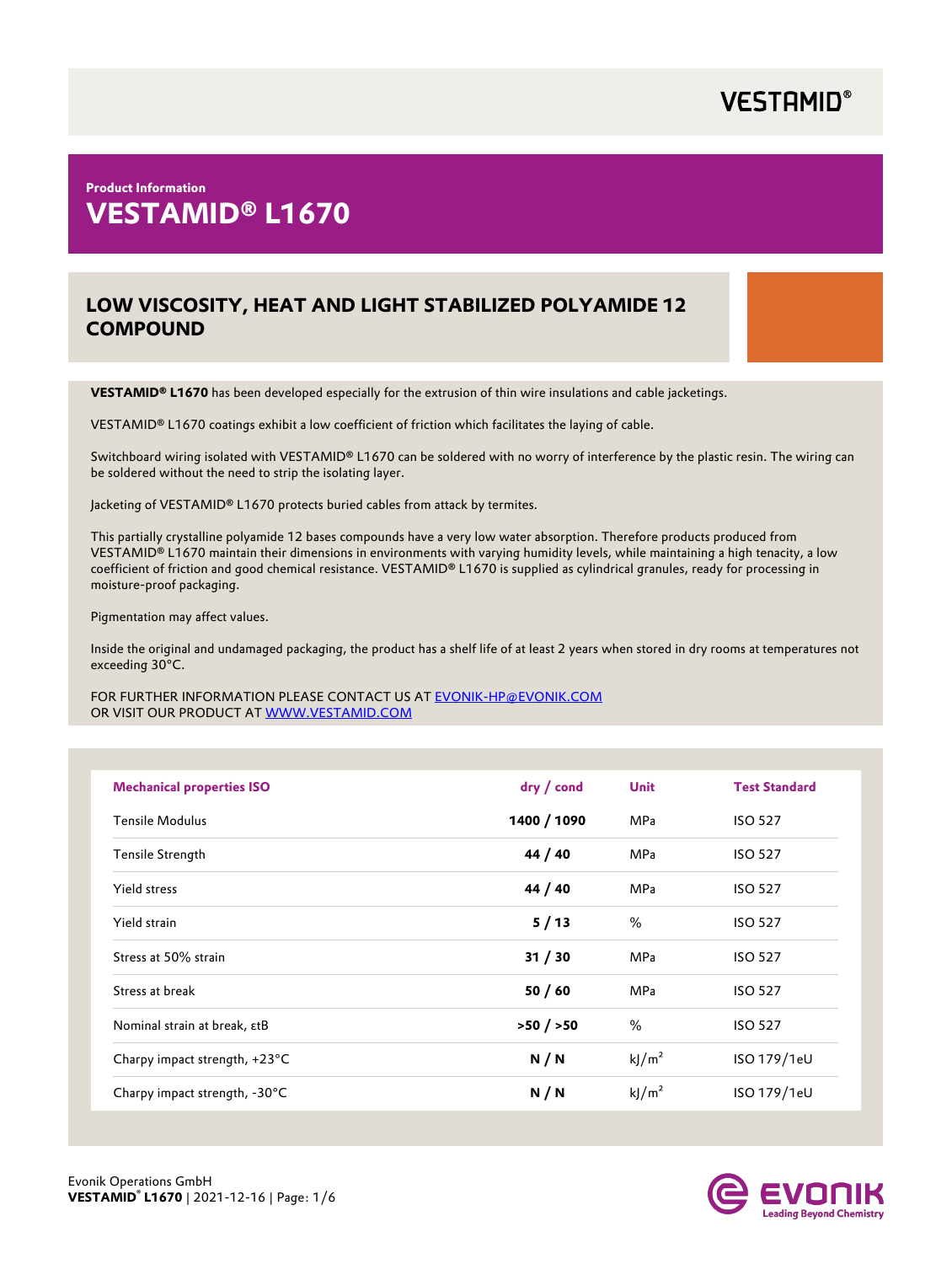| Charpy notched impact strength, +23°C                      | 4/4           | $k$ J $/m2$              | ISO 179/1eA              |
|------------------------------------------------------------|---------------|--------------------------|--------------------------|
| Type of failure                                            | C/C           |                          |                          |
| Charpy notched impact strength, -30°C                      | 5/4           | kj/m <sup>2</sup>        | ISO 179/1eA              |
| Type of failure                                            | C/C           | $\overline{\phantom{a}}$ | $\overline{\phantom{a}}$ |
| Flexural modulus, 23°C                                     | 1350 / 1100   | MPa                      | <b>ISO 178</b>           |
| Flexural stress at conv. deflection, 23°C                  | 45/35         | MPa                      | <b>ISO 178</b>           |
| Flexural strain at flexural strength, 23°C                 | 7/8           | %                        | <b>ISO 178</b>           |
|                                                            |               |                          |                          |
| <b>Thermal properties</b>                                  | dry / cond    | <b>Unit</b>              | <b>Test Standard</b>     |
| Melting temperature                                        | 178/          | °C                       | ISO 11357-1/-3           |
| Glass transition temperature                               | 45/           | °C                       | ISO 11357-1/-2           |
| Temp. of deflection under load A, 1.80 MPa                 | $50/$ *       | °C                       | ISO 75-1/-2              |
| Temp. of deflection under load B, 0.45 MPa                 | 120/          | °C                       | ISO 75-1/-2              |
| Vicat softening temperature A, 10 N, 50 K/h                | 176/          | °C                       | <b>ISO 306</b>           |
| Vicat softening temperature B, 50 N, 50 K/h                | 140 $/*$      | $^{\circ}$ C             | <b>ISO 306</b>           |
| Coeff. of linear therm. expansion, 23°C to 55 °C, parallel | 150/          | $E-6/K$                  | ISO 11359-1/-2           |
| Coeff. of linear therm. expansion, 23°C to 55 °C, normal   | 150/          | $E-6/K$                  | ISO 11359-1/-2           |
| Melting Temperature                                        | 178           | °C                       | <b>ASTM D 3418</b>       |
|                                                            |               |                          |                          |
| <b>Physical properties</b>                                 | dry / cond    | <b>Unit</b>              | <b>Test Standard</b>     |
| Water absorption                                           | $1.4 / *$     | %                        | Sim. to ISO 62           |
| Humidity absorption                                        | 0.7/          | $\%$                     | Sim. to ISO 62           |
| Density                                                    | $1010 / -$    | kg/m <sup>3</sup>        | ISO 1183                 |
| Shore D hardness                                           | $75^{[b]}/$ - | $\overline{\phantom{a}}$ | ISO 7619-1               |
| Density                                                    | 1010          | kg/m <sup>3</sup>        | ASTM D 792               |
| b: 3 seconds                                               |               |                          |                          |
| <b>Burning Behav.</b>                                      | dry / cond    | Unit                     | <b>Test Standard</b>     |
| Burnin behav. at thickness h                               | HB $/*$       | class                    | IEC 60695-11-10          |
|                                                            |               |                          |                          |

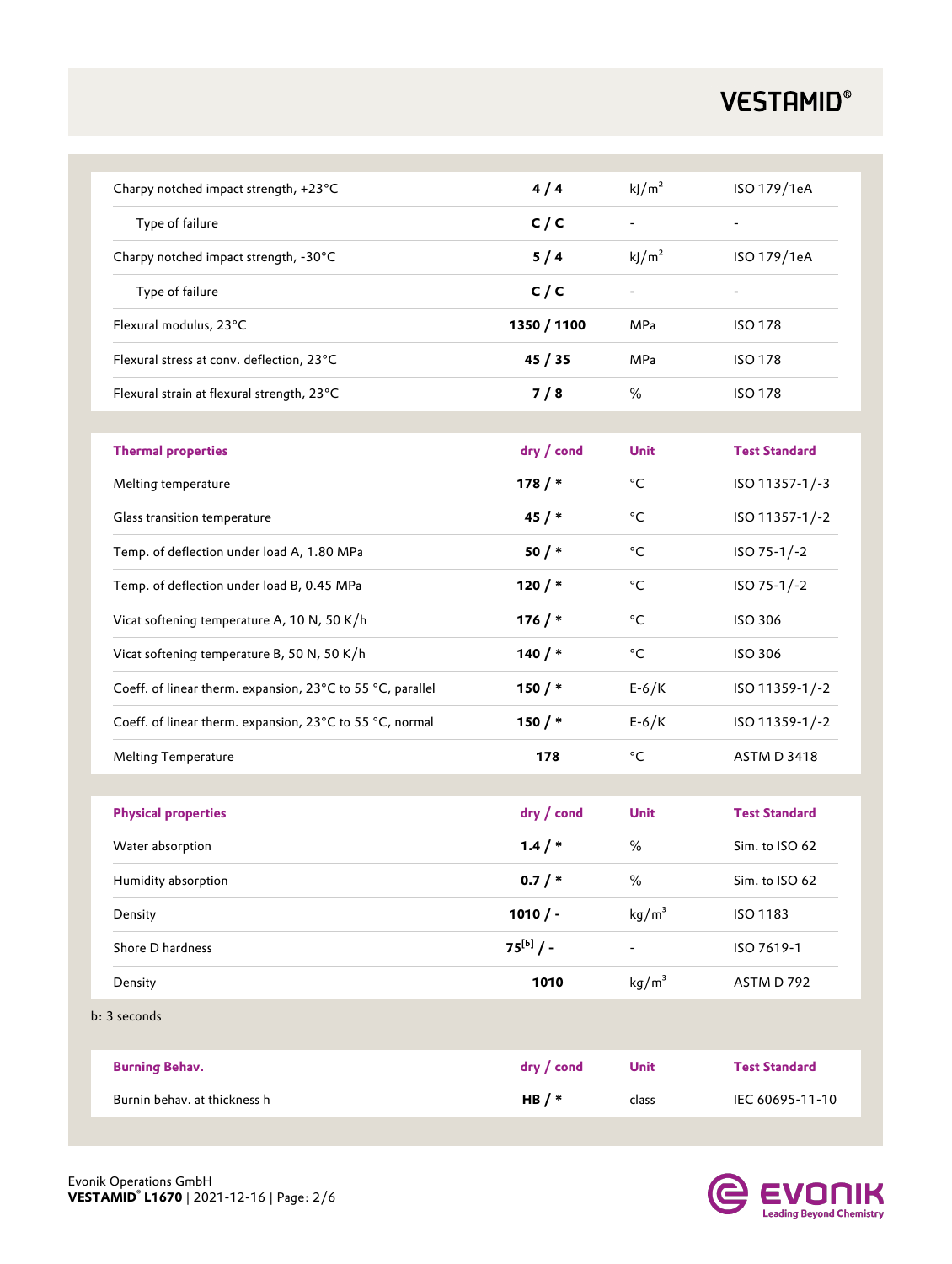| Thickness tested                             | 3.2/                    | mm                           |                          |
|----------------------------------------------|-------------------------|------------------------------|--------------------------|
| Burning behav. at 1.5 mm nom. thickn.        | HB $/*$                 | class                        | IEC 60695-11-10          |
| Thickness tested                             | 1.6/                    | mm                           | $\overline{\phantom{0}}$ |
| Glow Wire Flammability Index (GWFI)          | 960                     | °C                           | IEC 60695-2-12           |
| GWFI - thickness tested (1)                  | 1                       | mm                           | $\overline{\phantom{a}}$ |
| Glow Wire Flammability Index (GWFI)          | 960                     | °C                           | IEC 60695-2-12           |
| GWFI - thickness tested (2)                  | $\overline{2}$          | mm                           | $\overline{\phantom{0}}$ |
| Glow Wire Ignition Temperature (GWIT)        | 850                     | °C                           | IEC 60695-2-13           |
| GWIT - thickness tested (1)                  | 1                       | mm                           | $\overline{\phantom{0}}$ |
| Glow Wire Ignition Temperature (GWIT)        | 850                     | °C                           | IEC 60695-2-13           |
| GWIT - thickness tested (2)                  | $\overline{\mathbf{2}}$ | mm                           |                          |
|                                              |                         |                              |                          |
| <b>Electrical properties</b>                 | dry / cond              | Unit                         | <b>Test Standard</b>     |
| Relative permittivity, 50Hz                  | $3.9/ -$                |                              | IEC 62631-2-1            |
| Relative permittivity, 100Hz                 | $3.8/ -$                |                              | IEC 62631-2-1            |
| Relative permittivity, 1MHz                  | 3/                      | $\overline{\phantom{a}}$     | IEC 62631-2-1            |
| Dissipation factor, 1MHz                     | 271/                    | $E - 4$                      | IEC 62631-2-1            |
| Volume resistivity, pV                       | >1E13 / 3.2E12          | Ohm*m                        | IEC 62631-3-1            |
| Surface resistivity, oC, circular electrodes | 8.5E12 / >1E15          | Ohm per square IEC 62631-3-2 |                          |
| Electric strength, AC, S20/S20               | $- / 33$                | kV/mm                        | IEC 60243-1              |
| Electric strength, AC, S20/P50               | 27/                     | kV/mm                        | Sim. to IEC 60243-1      |
| CTI, test solution A, 50 drops value         | $600/$ -                | $\overline{a}$               | IEC 60112                |
|                                              |                         |                              |                          |
| <b>Rheological properties</b>                | dry / cond              | Unit                         | <b>Test Standard</b>     |
| Melt volume-flow rate, MVR                   | 60 $/$ *                | $cm3/10$ min                 | ISO 1133                 |
| Temperature                                  | $230 / *$               | $^{\circ}{\rm C}$            | $\overline{\phantom{0}}$ |
| Load                                         | $2.16 / *$              | kg                           |                          |
| Molding shrinkage, parallel                  | 0.9/                    | %                            | ISO 294-4, 2577          |

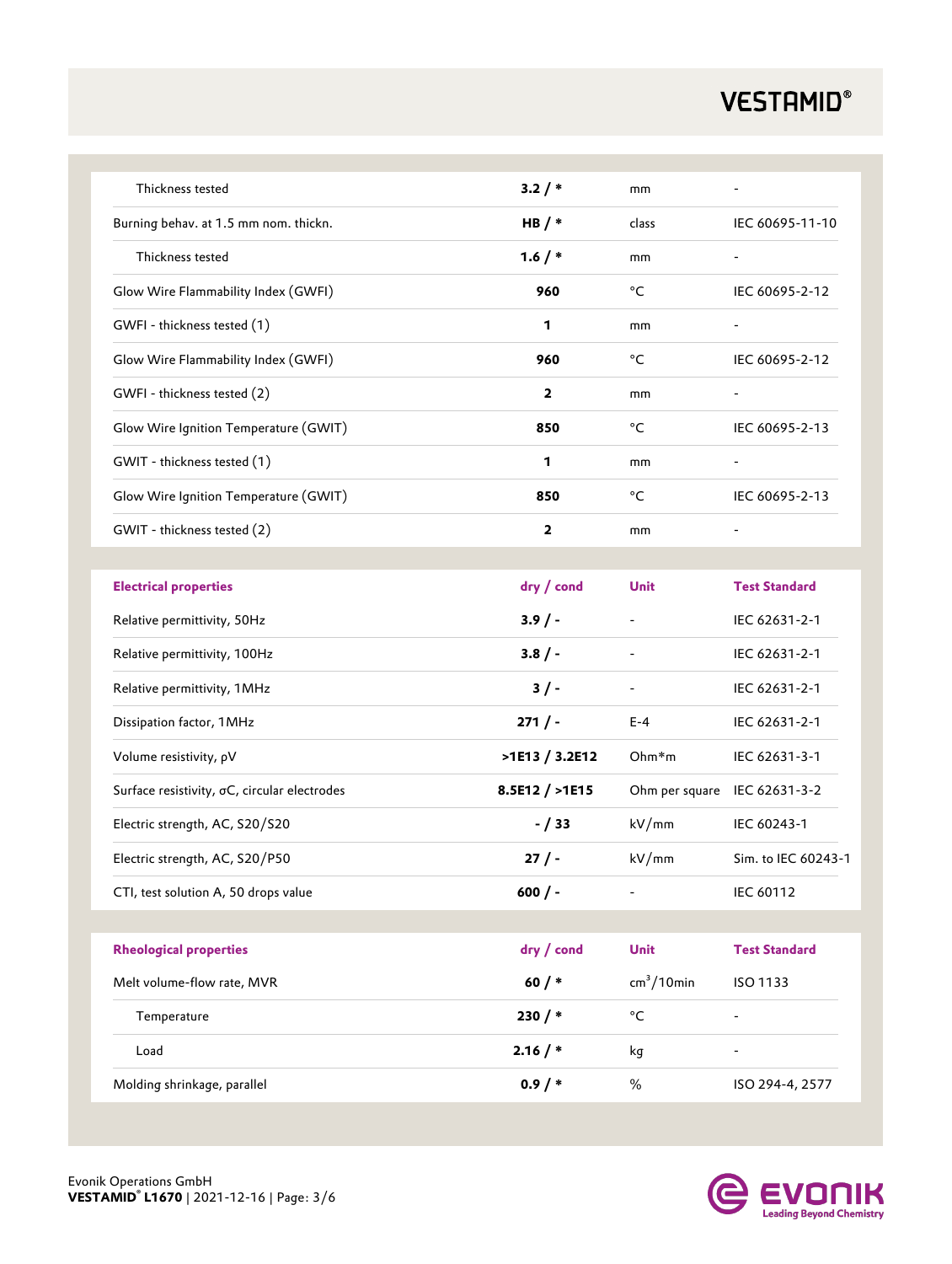| Molding shrinkage, normal | 1.1/     | %  | ISO 294-4, 2577          |
|---------------------------|----------|----|--------------------------|
| Mold temperature          | 60 / $*$ | °C | $\overline{\phantom{0}}$ |
| Melt temperature          | $200/$ * | °C | $\overline{\phantom{a}}$ |

#### **Characteristics**

**Key Feature, Industrial Sector** Electrical and Electronical, Instustry and Building Construction

**Key Feature, Processing** Injection Molding, Extrusion

**Key Feature, Additives**  Lubricants, Unfilled

**Applications** Cable sheathing

**Processing** Profile Extrusion, Wire/Cable Extrusion **Special Characteristics** Light-stabilized, U.V. stabilized, Heat-stabilized

**Features** General Chemical Resistance, Low Coefficient of Friction, Termite & rodent resistance

**Color** Natural Color

**Additives** Light stabilizer, Heat stabilizer, Processing aids

**Delivery form** Pellets, Granules

#### **Chemical Media Resistance**

#### **Acids**

- Acetic Acid (5% by mass) (23°C)
- Citric Acid solution (10% by mass) (23°C)

#### **Bases**

- Sodium Hydroxide solution (35% by mass) (23°C)
- Sodium Hydroxide solution (1% by mass) (23°C)
- Ammonium Hydroxide solution (10% by mass) (23°C)

#### **Alcohols**

- Isopropyl alcohol (23°C)
- $\blacktriangleright$ Methanol (23°C)
- Ethanol (23°C) ✔

#### **Hydrocarbons**

- ✔ n-Hexane (23°C)
- Toluene (23°C)
- iso-Octane (23°C) ✔

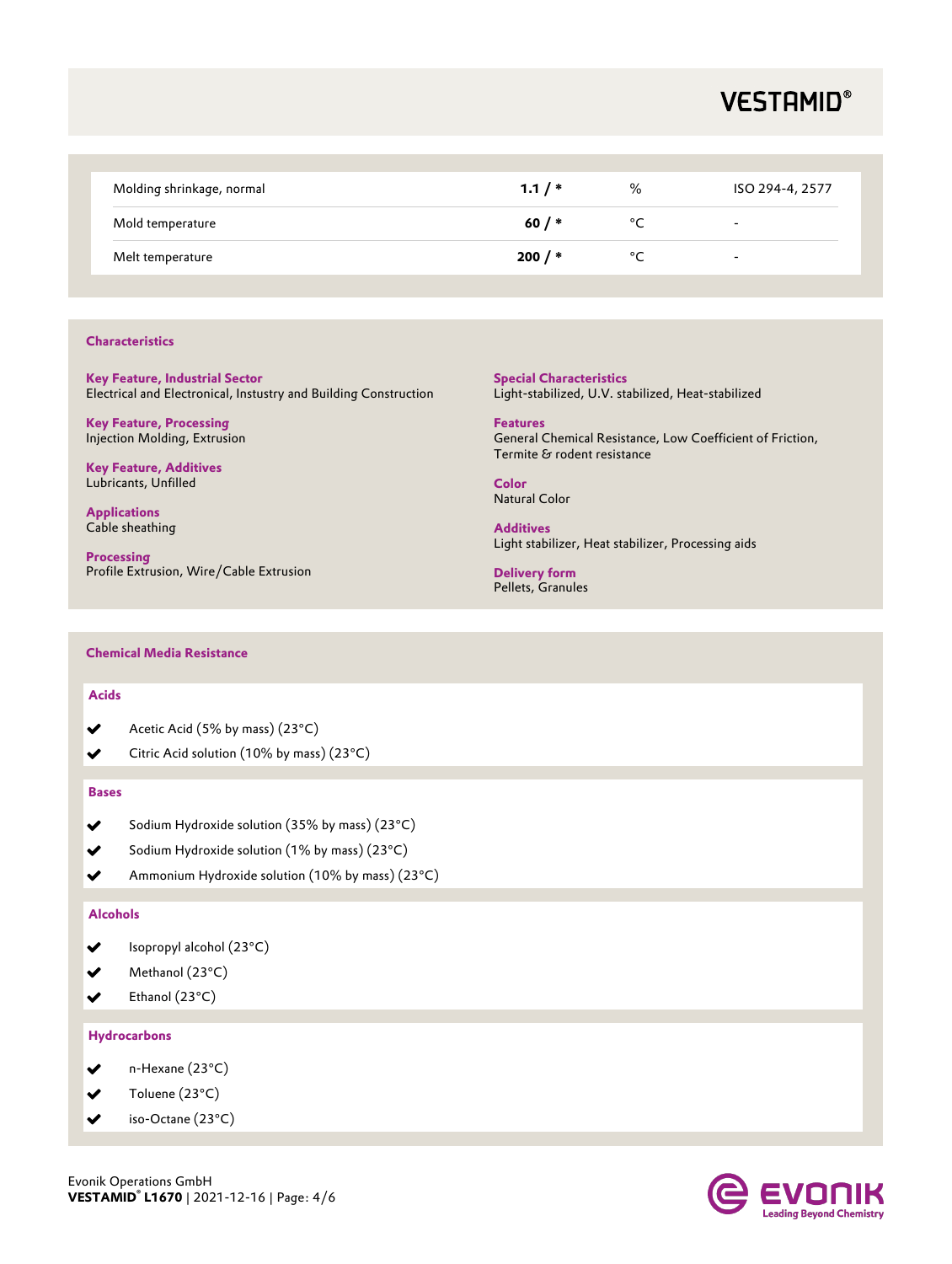| <b>Ketones</b>      |                                                                |
|---------------------|----------------------------------------------------------------|
| ✔                   | Acetone (23°C)                                                 |
|                     |                                                                |
| <b>Ethers</b>       |                                                                |
| ✔                   | Diethyl ether (23°C)                                           |
| <b>Mineral oils</b> |                                                                |
| ✔                   | SAE 10W40 multigrade motor oil (23°C)                          |
| ✔                   | Insulating Oil (23°C)                                          |
|                     | <b>Standard Fuels</b>                                          |
|                     |                                                                |
| ✔                   | ISO 1817 Liquid 1 (60°C)                                       |
| $\checkmark$        | ISO 1817 Liquid 2 (60°C)                                       |
| $\checkmark$        | ISO 1817 Liquid 3 (60°C)                                       |
| $\checkmark$        | ISO 1817 Liquid 4 (60°C)                                       |
| $\checkmark$        | Standard fuel without alcohol (pref. ISO 1817 Liquid C) (23°C) |
| $\checkmark$        | Standard fuel with alcohol (pref. ISO 1817 Liquid 4) (23°C)    |
| $\checkmark$        | Diesel fuel (pref. ISO 1817 Liquid F) (23°C)                   |
| ✔                   | Diesel fuel (pref. ISO 1817 Liquid F) (90°C)                   |
| ✔                   | Diesel EN 590 (100°C)                                          |
|                     | <b>Salt solutions</b>                                          |
| ✔                   | Sodium Chloride solution (10% by mass) (23°C)                  |

- Sodium Carbonate solution (20% by mass) (23°C)  $\blacktriangledown$
- Sodium Carbonate solution (2% by mass) (23°C)
- Zinc Chloride solution (50% by mass) (23°C)  $\checkmark$

#### **Other**

- Ethyl Acetate (23°C)  $\checkmark$
- Hydrogen peroxide (23°C)  $\checkmark$
- DOT No. 4 Brake fluid (120°C)  $\checkmark$
- Water (23°C)  $\blacktriangledown$